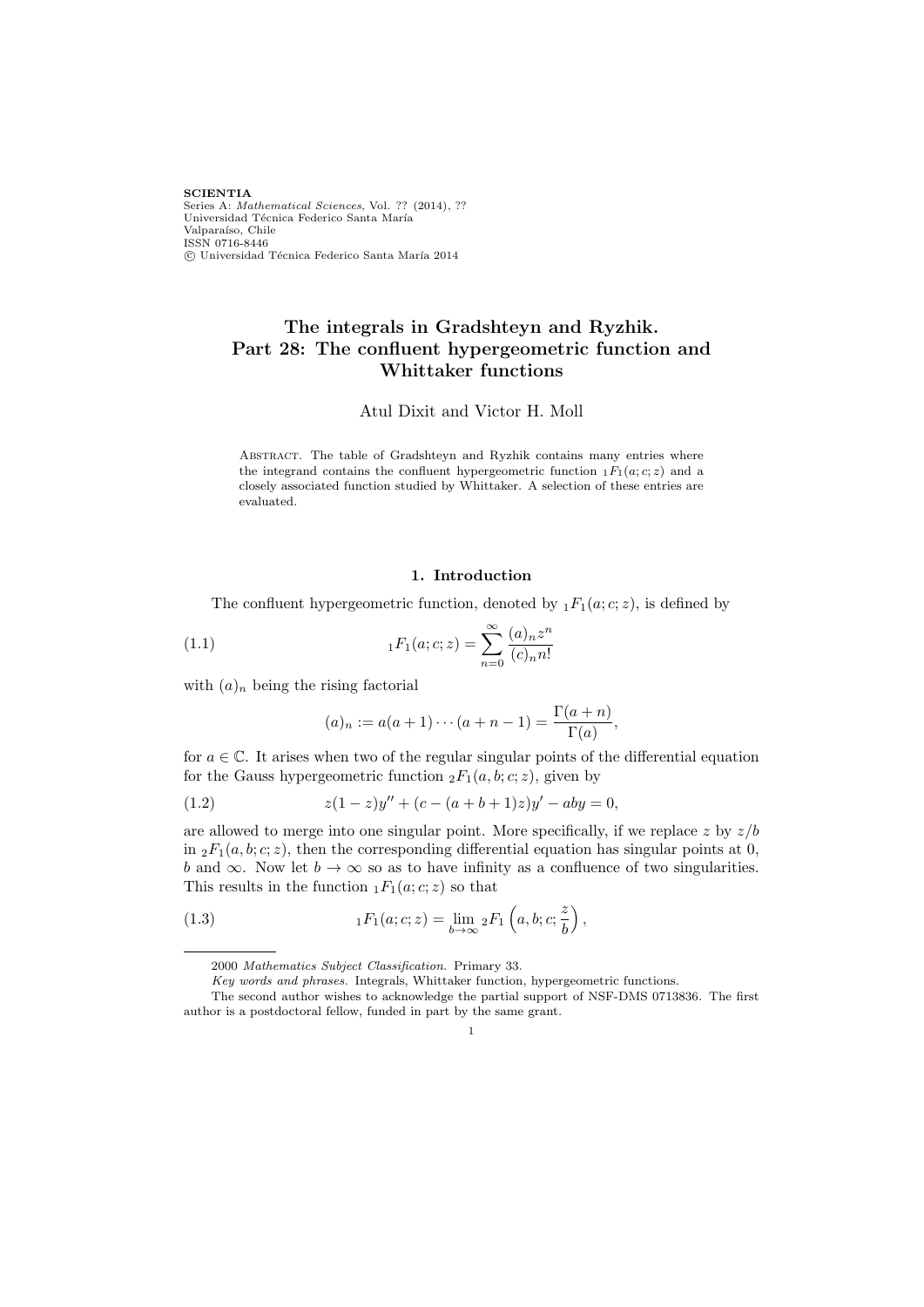and the corresponding differential equation

(1.4) 
$$
zy'' + (c - z)y' - ay = 0,
$$

known as the confluent hypergeometric equation. Following two transformation formulas for  $_1F_1$ , due to Kummer, are very useful:

$$
{}_{1}F_{1}(a;c;z) = e^{z} {}_{1}F_{1}(c-a;c;-z) \qquad (b \neq 0, -1, -2, \cdots),
$$
  
(1.5) 
$$
{}_{1}F_{1}(a;2a;2z) = e^{z} {}_{0}F_{1}\left(-;a+\frac{1}{2};\frac{z^{2}}{4}\right) \quad (2a \text{ is not an odd integer} < 0).
$$

The confluent hypergeometric function has many different notations other than  $_1F_1(a; c; z)$ , for example,  $\Phi(a; c; z)$  [2, p. 1023] or  $M(a; c; z)$  [4]. Closely associated to  $1F_1(a; c; z)$  are the Whittaker functions  $M_{k,\mu}(z)$  and  $W_{k,\mu}(z)$  defined by [2, p. 1024]

(1.6) 
$$
M_{k,\mu}(z) = z^{\mu + \frac{1}{2}} e^{-z/2} {}_1F_1\left(\mu - k + \frac{1}{2}; 2\mu + 1; z\right),
$$

(1.7) 
$$
W_{k,\mu}(z) = \frac{\Gamma(-2\mu)}{\Gamma(\frac{1}{2} - \mu - k)} M_{k,\mu}(z) + \frac{\Gamma(2\mu)}{\Gamma(\frac{1}{2} + \mu - k)} M_{k,-\mu}(z).
$$

In this paper, the formulas in Sections 7.612 and 7.621 of [2] are established. These involve the confluent hypergeometric function and the Whittaker functions. The remaining entries involving these functions will be considered in the future.

The asymptotic formulas for these functions have been well-studied in the literature. Some are collected here for the benefit of the reader. The first one is an asymptotic expansion for  $_1F_1$ 

(1.8) 
$$
{}_{1}F_{1}(a;c;z) \sim \frac{\Gamma(c)e^{z}z^{a-c}}{\Gamma(a)} \sum_{n=0}^{\infty} \frac{(c-a)_{n}(1-a)_{n}}{n!}z^{-n} \text{ as } z \to \infty,
$$

for  $|\arg(z)| < \frac{\pi}{2}$ . This appears in [4, p. 174, equation (7.9)]. The more general asymptotic expansion

(1.9) 
$$
{}_{1}F_{1}(a;c;z) \sim e^{z} z^{a-c} \frac{\Gamma(c)}{\Gamma(a)} \sum_{n=0}^{\infty} \frac{(c-a)_{n}(1-a)_{n}}{n!} z^{-n} + \frac{\Gamma(c) e^{\pm i\pi a}}{\Gamma(c-a)} z^{-a} \sum_{n=0}^{\infty} \frac{(a)_{n}(1+a-c)_{n}}{n!} (-z)^{-n}
$$

where the upper sign is taken of  $-\frac{1}{2}\pi < \arg z < \frac{3}{2}\pi$  and the lower sign in the case  $-\frac{3}{2}\pi < \arg z < \frac{1}{2}\pi$ . The first part dominates the second when Re  $(z) > 0$  corresponding with (1.8). The second part is dominant for  $\text{Re}(z) < 0$ . This appears in [4, p. 189, Exercise (7.7)].

,

The  $\Psi$ -function is defined in [2, p. 1023] by

$$
(1.10) \quad \Psi(a;c;z) = \frac{\Gamma(1-c)}{\Gamma(a-c+1)} {}_1F_1(a;c;z) + \frac{\Gamma(c-1)}{\Gamma(a)} z^{1-c} {}_1F_1(a-c+1;2-c;z)
$$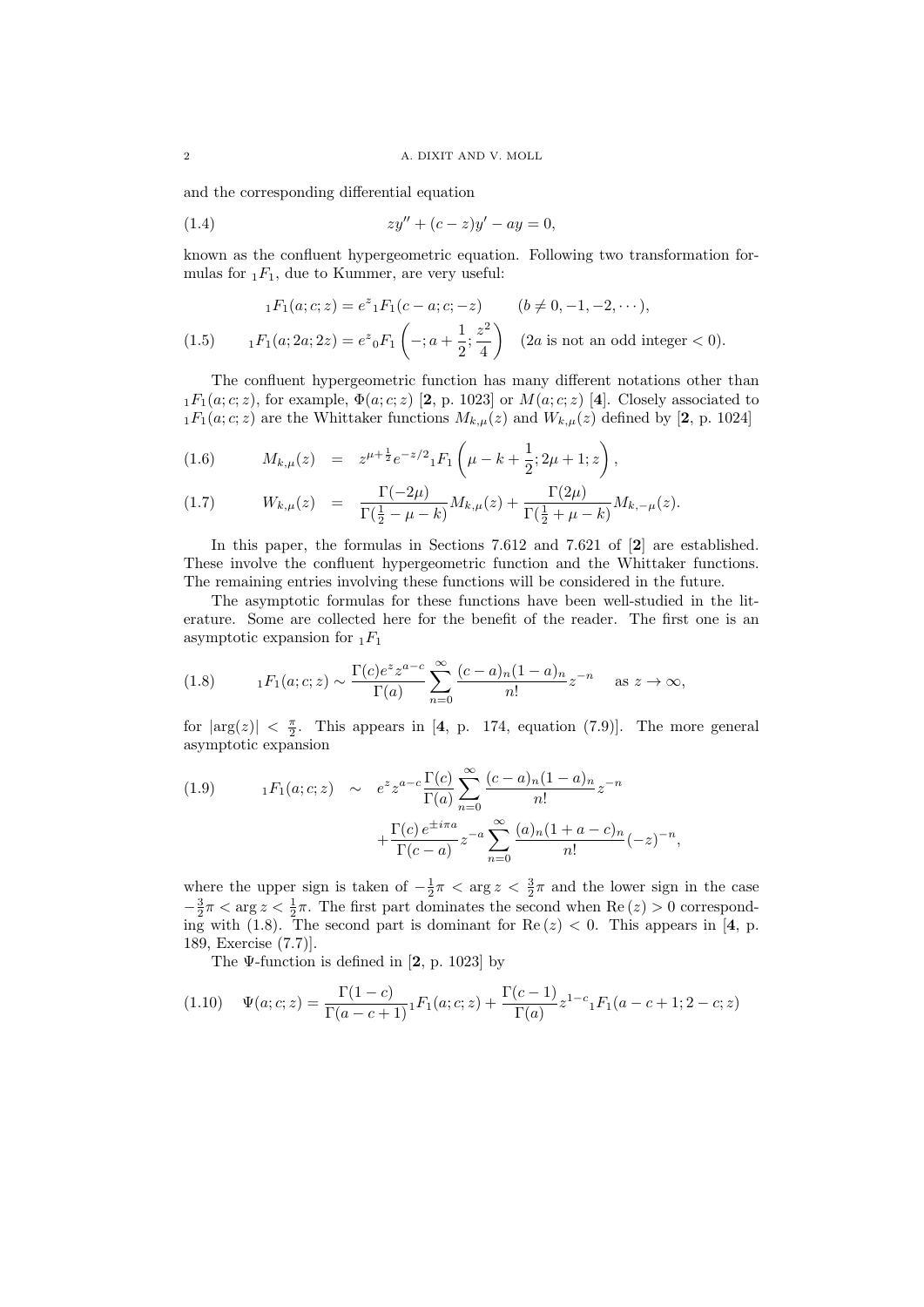and its asymptotic behavior is given by

$$
(1.11) \quad \Psi(a;c;z) \sim z^{-a} \sum_{n=0}^{\infty} \frac{(a)_n (a-c+1)_n}{n!} (-z)^{-n}, \text{ as } z \to \infty \text{ for } |\arg z| < \frac{3}{2}\pi,
$$

(see [4, p. 175, formula (7.13)]).

The first formula established here is Entry 7.612.1. This is a standard result for the Mellin transform of  $_1F_1(a; c; -t)$  [1, p. 192]. A proof is presented here to make the results self-contained. The argument begins with an entry in [2]. Entry 7.612.1 states that for  $0 < \text{Re}(b) < \text{Re}(a)$ ,

(1.12) 
$$
\int_0^\infty t^{b-1} {}_1F_1(a;c;-t) dt = \frac{\Gamma(b)\Gamma(c)\Gamma(a-b)}{\Gamma(a)\Gamma(c-b)}.
$$

**Proof.** We need  $\text{Re}(b) > 0$  for the convergence of the integral near  $t = 0$ . Since the argument of  $_1F_1(a; c; -t)$  is in the left half-plane, the second expression in the asymptotic expansion in (1.9) becomes dominant. Hence we require  $\text{Re}(b) < \text{Re}(a)$ for the convergence of the integral near  $\infty$ .

Apply Kummer's first transformation in (1.5) on the left-hand side of (1.12) so that

$$
\int_0^{\infty} t^{b-1} {}_1F_1(a; c; -t) dt = \int_0^{\infty} t^{b-1} e^{-t} {}_1F_1(c-a; c; t) dt
$$
  
\n
$$
= \int_0^{\infty} t^{b-1} e^{-t} \sum_{n=0}^{\infty} \frac{(c-a)_n t^n}{(c)_n n!} dt
$$
  
\n
$$
= \sum_{n=0}^{\infty} \frac{(c-a)_n}{(c)_n n!} \int_0^{\infty} t^{b+n-1} e^{-t} dt
$$
  
\n
$$
= \sum_{n=0}^{\infty} \frac{(c-a)_n \Gamma(b+n)}{(c)_n n!}
$$
  
\n
$$
= \Gamma(b) {}_2F_1(c-a, b; c; 1)
$$
  
\n
$$
= \frac{\Gamma(b) \Gamma(c) \Gamma(a-b)}{\Gamma(a) \Gamma(c-b)},
$$

where the last equality follows from Gauss' formula for evaluating  ${}_2F_1$  at 1 [1, p. 66, Theorem 2.2.2].

The next evaluation is Entry 7.612.2. It states that, for  $0 < \text{Re}(b) < \text{Re}(a)$  and  $Re(c) < Re(b+1),$ 

(1.13) 
$$
\int_0^\infty t^{b-1} \Psi(a; c; t) dt = \frac{\Gamma(b)\Gamma(a-b)\Gamma(b-c+1)}{\Gamma(a)\Gamma(a-c+1)},
$$

where the function  $\Psi(a; c; t)$  is defined in (1.10).

Proof. Use (1.10) in the integrand and write the given integral as the sum of two integrals. The condition  $\text{Re}(b) > 0$  is required for the convergence of the first integral near  $t = 0$  where as the the second integral requires Re  $(b - c + 1) > 0$ . The behavior of the integral in (1.13) near  $\infty$  requires Re  $(b - a) < 0$  as can be seen by using (1.11).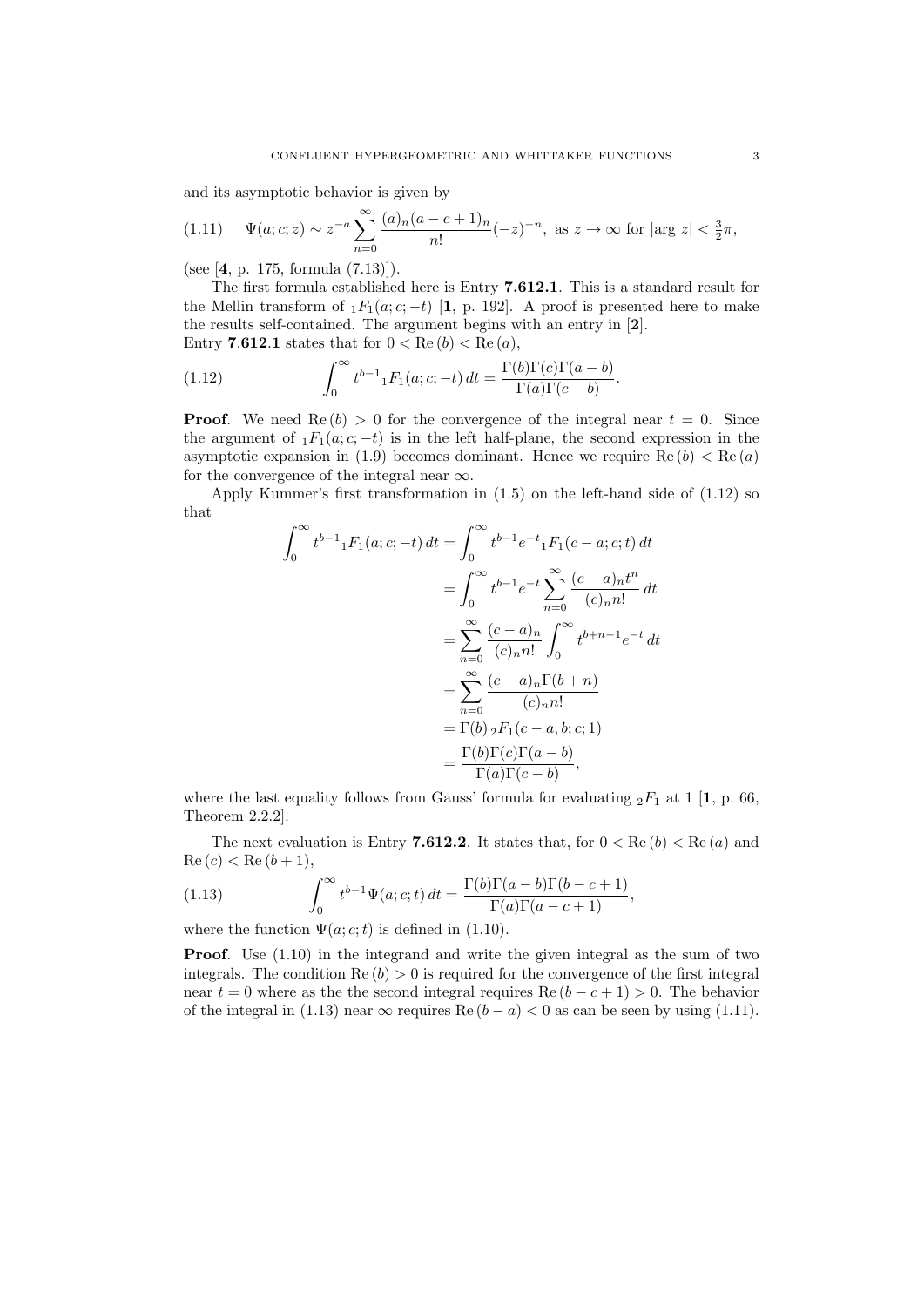The following integral representation for  $\Psi(a; c; z)$ , valid for Re(a) > 0 and  $\text{Re}(z) > 0$ , is used in the argument:

(1.14) 
$$
\Psi(a;c;z) = \frac{1}{\Gamma(a)} \int_0^\infty e^{-zt} t^{a-1} (1+t)^{c-a-1} dt.
$$

This is Entry 9.211.4 in [2, p. 1023]. A proof appears in [4, p. 174-175].

Using  $(1.14)$  on the left-hand side of  $(1.13)$ , it follows that

(1.15) 
$$
\int_0^\infty t^{b-1} \Psi(a; c; t) dt = \frac{1}{\Gamma(a)} \int_0^\infty t^{b-1} dt \int_0^\infty e^{-tx} x^{a-1} (1+x)^{c-a-1} dx.
$$

Interchanging the order of integration, one obtains

$$
\int_0^{\infty} t^{b-1} \Psi(a; c; t) dt = \frac{1}{\Gamma(a)} \int_0^{\infty} x^{a-1} (1+x)^{c-a-1} dx \int_0^{\infty} e^{-tx} t^{b-1} dt
$$
  
\n
$$
= \frac{\Gamma(b)}{\Gamma(a)} \int_0^{\infty} x^{a-b-1} (1+x)^{c-a-1} dx
$$
  
\n
$$
= \frac{\Gamma(b)B(a-b, b-c+1)}{\Gamma(a)}
$$
  
\n
$$
= \frac{\Gamma(b)\Gamma(a-b)\Gamma(b-c+1)}{\Gamma(a)\Gamma(a-c+1)},
$$

where the last two steps follow from the classical representation for Euler's beta function  $B(x, y)$ :

(1.16) 
$$
B(a,b) = \int_0^\infty \frac{x^{a-1}}{(1+x)^{a+b}} dx \quad \text{for } \text{Re}(a) > 0, \text{Re}(b) > 0
$$

and its expression in terms of the gamma function

(1.17) 
$$
B(a,b) = \frac{\Gamma(a)\Gamma(b)}{\Gamma(a+b)}.
$$

This completes the proof.

## 2. A sample of formulas

This section collects a selection of formulas from [2] involving the confluent hypergeometric function. The first example is 7.621.4.

Example 2.1. Entry 7.621.4 states (2.1)

$$
\int_0^\infty e^{-st}t^{b-1} {}_1F_1(a;c;kt) dt = \begin{cases} \Gamma(b)s^{-b} {}_2F_1\left(\begin{array}{c} a & b \ \frac{k}{s} \end{array}\right) & \text{if } |s| > |k| \\ \Gamma(b)(s-k)^{-b} {}_2F_1\left(\begin{array}{c} c-a & b \ c-a \end{array}\middle| \frac{k}{k-s} \right) & \text{if } |s-k| > |k|, \end{cases}
$$

where  $\text{Re}(b) > 0$  and  $\text{Re}(s) > \max\{0, \text{Re}(k)\}.$ 

**Proof.** Assume first  $\text{Re}(k) > 0$ . Using (1.8), it follows that, as  $t \to \infty$ , the integrand behaves like  $e^{(k-s)t}$ , and in order to ensure convergence, the condition Re  $(k-s) < 0$ is needed. This explains the condition  $\text{Re}(s) > \text{Re}(k)$ . As  $t \to 0$ , the integrand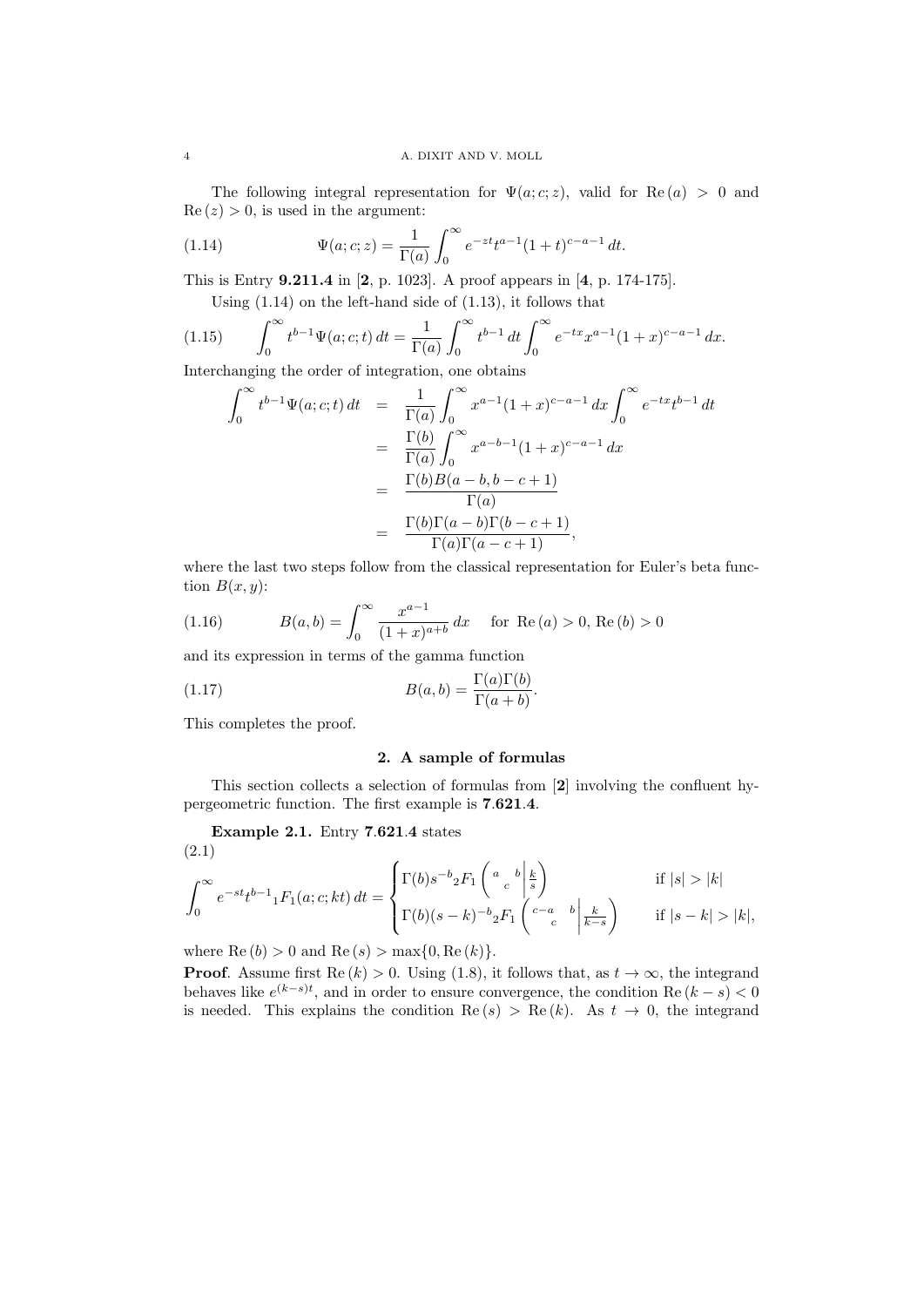behaves like  $t^{b-1}$ . The condition Re  $(b) > 0$  is required for the convergence of the integral.

The discussion above guarantees the validity of interchange of summation and integration in the next steps:

(2.2) 
$$
\int_0^\infty e^{-st}t^{b-1} {}_1F_1(a;c;kt) dt = \sum_{n=0}^\infty \frac{(a)_n k^n}{(c)_n n!} \int_0^\infty e^{-st}t^{b+n-1} dt
$$

$$
= \Gamma(b) \sum_{n=0}^\infty \frac{(a)_n k^n}{(c)_n n!} \frac{\Gamma(b+n)}{\Gamma(b)} \frac{1}{s^{b+n}}
$$

$$
= \frac{\Gamma(b)}{s^b} \sum_{n=0}^\infty \frac{(b)_n (a)_n}{(c)_n n!} \left(\frac{k}{s}\right)^n
$$

$$
= \frac{\Gamma(b)}{s^b} {}_2F_1\left(\begin{array}{c} a & b \\ c \end{array} \bigg|\frac{k}{s}\right)
$$

provided  $|k/s| < 1$ ; i.e., if  $|s| > |k|$ . This proves the first part.

In the case  $\text{Re}(k) < 0$  and use Kummer's relation

(2.3) 
$$
{}_{1}F_{1}(a;c;w) = e^{w} {}_{1}F_{1}(c-a;c;-w)
$$

(see [1, p. 191, equation (4.1.11)]). Therefore, as  $t \to \infty$ , the integrand behaves like  $e^{-s}$  and convergence requires the condition Re  $(s) > 0$ . Then

$$
(2.4) \int_0^{\infty} e^{-st} t^{b-1} {}_1F_1(a;c;kt) dt = \int_0^{\infty} e^{-(s-k)t} t^{b-1} {}_1F_1(c-a;c;-kt) dt
$$

$$
= \Gamma(b) \sum_{n=0}^{\infty} \frac{(c-a)_n}{(c)_n} \frac{\Gamma(b+n)}{\Gamma(b)} \frac{(-k)^n}{(s-k)^{b+n} n!}
$$

$$
= \frac{\Gamma(b)}{(s-k)^b} {}_2F_1\left(\begin{array}{cc} c-a & b \\ c & c \end{array} \Big| \frac{k}{k-s}\right).
$$

Now apply Pfaff's transformation ([1, p.68, equation (2.2.6)])

(2.5) 
$$
{}_2F_1\left(\begin{array}{c|c} a & b \\ c & c \end{array}\bigg|z\right) = (1-z)^{-b}{}_2F_1\left(\begin{array}{cc|c} c-a & b & z \\ c & c & z-1 \end{array}\right)
$$

to the hypergeometric series above to obtain the result. This establishes the first formula when Re  $(k) < 0$ . The second formula, for the range  $|s-k| > |k|$ , is established along similar lines.

A direct application of the more general asymptotic expansion (1.9) then reduces the case Re  $k = 0$  to the previous two cases (according to the sign of Im k).

Example 2.2. Entry 7.621.5 states that

(2.6) 
$$
\int_0^\infty t^{c-1} {}_1F_1(a;c;t)e^{-st}\,dt = \Gamma(c)s^{-c}(1-s^{-1})^{-a}
$$

for  $Re(c) > 0$  and  $Re(s) > 1$ .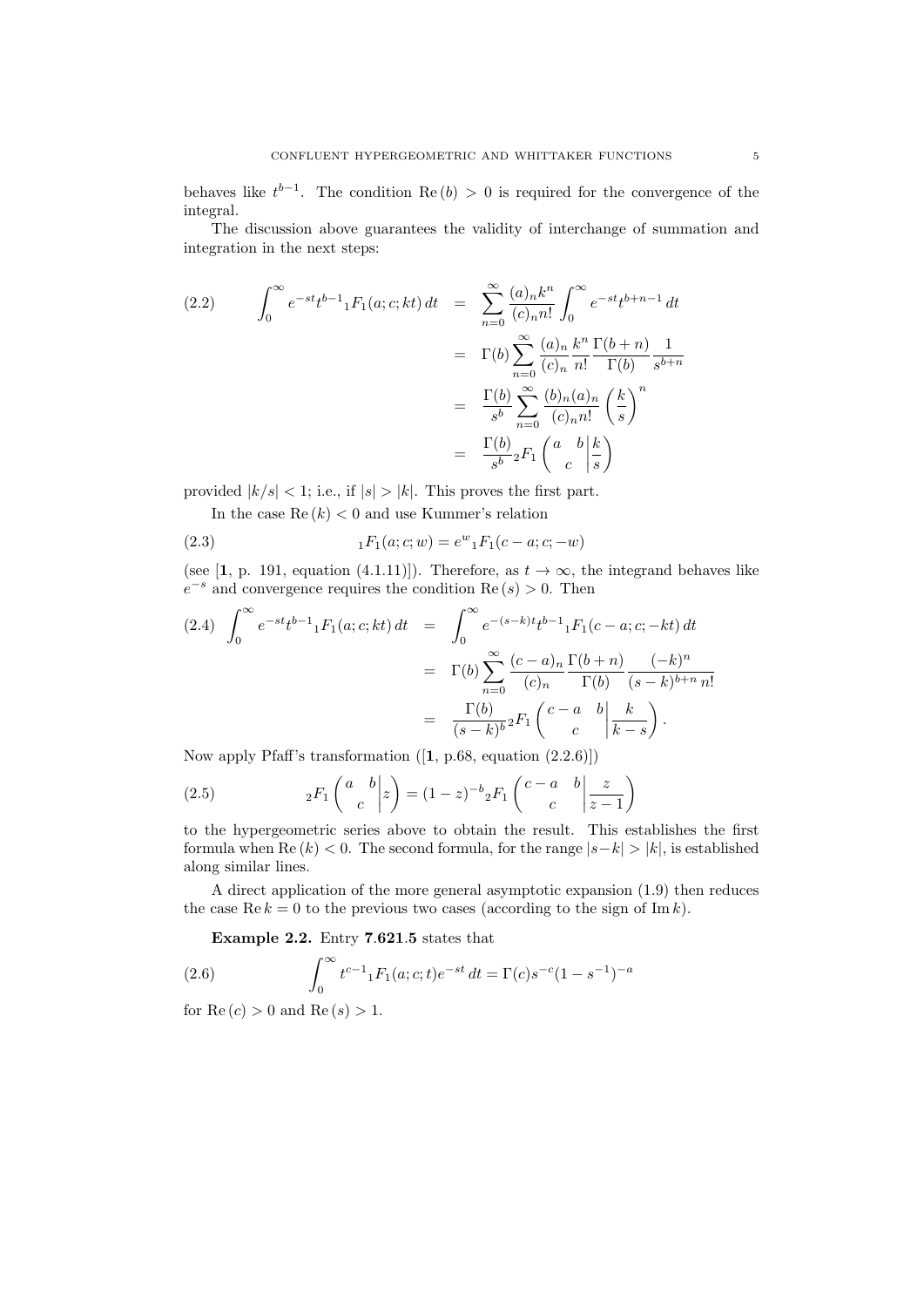**Proof.** This is actually the special case  $k = 1$  and  $b = c$  in the first part of 7.621.4. The condition  $|s| > 1$  implies  $\text{Re}(s) > 1$ . Then

$$
\int_0^\infty t^{c-1} {}_1F_1(a;c;t)e^{-st} dt = \Gamma(c)s^{-c} {}_2F_1\left(\begin{array}{cc} a & c \\ c & s \end{array}\bigg|\frac{1}{s}\right)
$$
  
=  $\Gamma(c)s^{-c}(1-1/s)^{-a}$ 

using

$$
{}_2F_1\left(\begin{array}{cc} a & c \\ c & \end{array}\bigg|u\right) = \sum_{n=0}^{\infty} \frac{(a)_n(c)_n}{(c)_n n!} u^n
$$

$$
= (1-u)^{-a}
$$

by the binomial theorem for  $|u| < 1$ .

**Example 2.3.** Entry 7.621.6 states that, for  $Re(c) < Re(b) + 1$ ,

$$
(2.7) \quad \int_0^\infty t^{b-1} \Psi(a; c; t) e^{-st} dt
$$
  
=  $\frac{\Gamma(b)\Gamma(b-c+1)}{\Gamma(a+b-c+1)} \begin{cases} 2F_1 \begin{pmatrix} b & b-c+1 \\ a+b-c+1 \end{pmatrix} |1-s \end{cases}$  Re  $(b) > 0, |1-s| < 1$ ,  
 $s^{-b} 2F_1 \begin{pmatrix} a & b \\ a+b-c+1 \end{pmatrix} |1-\frac{1}{s} \end{cases}$  Re  $(s) > \frac{1}{2}$ .

Proof. The integral in question is now evaluation in two cases, according to the conditions given in (2.3). The assumptions on the parameters will appear as conditions in the proof.

(i) First part. Using the expression for  $\Psi(a; c; t)$  in (1.10) gives

(2.8)  
\n
$$
\int_0^{\infty} t^{b-1} \Psi(a; c; t) e^{-st} dt = \frac{\Gamma(1-c)}{\Gamma(a-c+1)} \int_0^{\infty} t^{b-1} {}_1F_1(a; c; t) e^{-st} dt
$$
\n
$$
+ \frac{\Gamma(c-1)}{\Gamma(a)} \int_0^{\infty} t^{(b-c+1)-1} {}_1F_1(a-c+1; 2-c; t) e^{-st} dt
$$

The first integral requires  $\text{Re}(b) > 0$  for convergence near  $t = 0$  and the second integral requires Re  $(c) <$  Re  $(b) + 1$  in order to apply the first formula in 7.621.4, with  $k = 1$ . This also requires the condition  $|s| > 1$ . However, the behavior of the integrand on the left-hand side at infinity renders the integral convergent when  $\text{Re}(s) > 0$ , and as will be seen below, the result holds for  $|1 - s| < 1$  by analytic continuation.

A direct application of 7.621.4 gives the value

$$
(2.9) \quad \int_0^\infty t^{b-1} \Psi(a;c;t)e^{-st} dt = \frac{\Gamma(1-c)\Gamma(b)s^{-b}}{\Gamma(a-c+1)}{}_2F_1\left(\begin{array}{c} a & b \\ c & s \end{array}\bigg|\frac{1}{s}\right) + \frac{\Gamma(c-1)\Gamma(b-c+1)}{\Gamma(a)}{}_3e^{-b-1}{}_2F_1\left(\begin{array}{c} a-c+1 & b-c+1 \\ 2-c & s \end{array}\bigg|\frac{1}{s}\right).
$$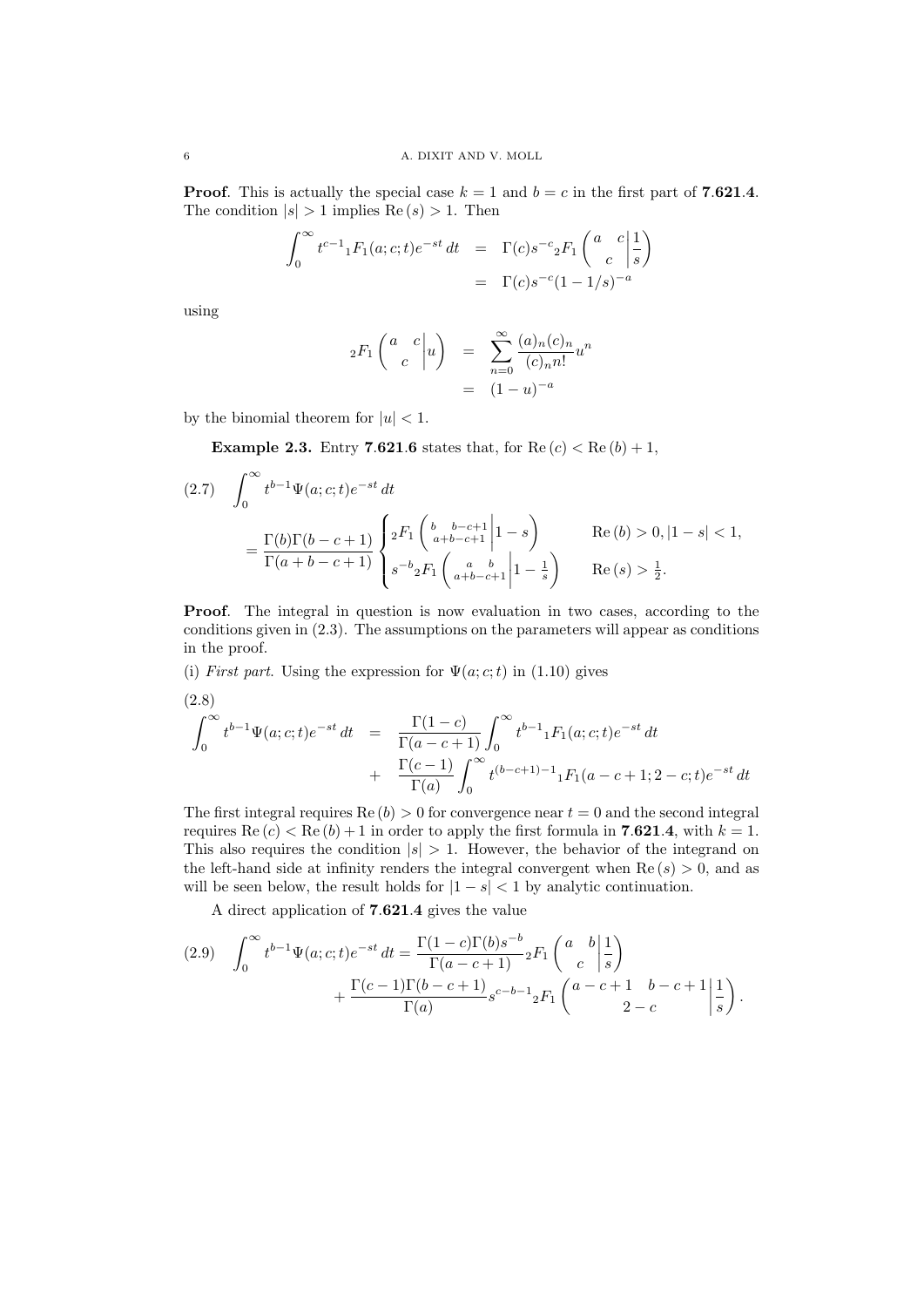The answer is simplified using the identity (see [4, p.113,(5.12)]

$$
(2.10) \quad 2F_1\left(\begin{array}{c} a & b \\ c & \end{array}\bigg|z\right) = \frac{\Gamma(c)\Gamma(b-a)}{\Gamma(b)\Gamma(c-a)}(1-z)^{-a} {}_2F_1\left(\begin{array}{cc} a & c-b & 1 \\ a-b+1 & 1-z \end{array}\right) + \frac{\Gamma(c)\Gamma(a-b)}{\Gamma(a)\Gamma(c-b)}(1-z)^{-b} {}_2F_1\left(\begin{array}{cc} b & c-a & 1 \\ b-a+1 & 1-z \end{array}\right)
$$

to produce

(2.11) 
$$
\int_0^\infty t^{b-1} \Psi(a; c; t) e^{-st} dt = \frac{\Gamma(b)\Gamma(b-c+1)}{\Gamma(a+b-c+1)} {}_2F_1 \left( \begin{array}{cc} b & b-c+1 \ a+b-c+1 \end{array} \bigg| 1 - s \right),
$$

as claimed. Note that the presence of the hypergeometric function on the left of (2.10) requires  $|z| < 1$ ; that is,  $|1 - s| < 1$  in this example. The above identity also requires  $|\arg(1-z)| < \pi$ ; that is  $|\arg(s)| < \pi$ , which is satisfied when  $|1-s| < 1$ .

(ii) Second part. The formula (1.10) gives (2.12)

$$
\int_0^\infty t^{b-1} \Psi(a; c; t) e^{-st} dt = \frac{\Gamma(1-c)}{\Gamma(a-c+1)} \int_0^\infty t^{b-1} {}_1F_1(a; c; t) e^{-st} dt \n+ \frac{\Gamma(c-1)}{\Gamma(a)} \int_0^\infty t^{(b-c+1)-1} {}_1F_1(a-c+1; 2-c; t) e^{-st} dt,
$$

and then the second part of 7.621.4 gives

(2.13)  
\n
$$
\int_0^{\infty} t^{b-1} \Psi(a; c; t) e^{-st} dt = \frac{\Gamma(1-c)\Gamma(b)}{\Gamma(a-c+1)(s-1)^b} {}_2F_1 \left( \begin{array}{cc} c-a & b & 1 \\ c & 1-s \end{array} \right)
$$
\n
$$
\frac{\Gamma(c-1)\Gamma(b-c+1)}{\Gamma(a)(s-1)^{b-c+1}} {}_2F_1 \left( \begin{array}{cc} 1-a & b-c+1 & 1 \\ & 2-c \end{array} \Big| \frac{1}{1-s} \right),
$$

which is valid for  $|1-s| > 1$ . To reduce this expression to the form stated in (2.7) one uses the identity

$$
(2.14)
$$

$$
{}_2F_1\left(\begin{array}{c} a & b \\ c & \end{array}\bigg|z\right) = \frac{\Gamma(c)\Gamma(c-a-b)}{\Gamma(c-a)\Gamma(c-b)}z^{-a}{}_2F_1\left(\begin{array}{c} a & a-c+1 \\ a+b-c+1 \end{array}\bigg|1-\frac{1}{z}\right) + \frac{\Gamma(c)\Gamma(a+b-c)}{\Gamma(a)\Gamma(b)}(1-z)^{c-a-b}z^{a-c}{}_2F_1\left(\begin{array}{c} c-a & 1-a \\ c-a-b+1 \end{array}\bigg|1-\frac{1}{z}\right)
$$

valid for  $|\arg(1-z)| < \pi$  and  $|\arg z| < \pi$ . This appears in [4, p. 113, (5.13)]. Now take  $z = 1 - 1/s$  and replace c by  $a + b - c + 1$  to obtain

(2.15) 
$$
{}_{2}F_{1}\begin{pmatrix} a & b \\ a+b-c+1 \end{pmatrix} \begin{pmatrix} 1 & 1 \\ -\frac{1}{s} \end{pmatrix} = \frac{\Gamma(a+b-c+1)\Gamma(1-c)}{\Gamma(b-c+1)\Gamma(a-c+1)} \left(1-\frac{1}{s}\right)^{-a} {}_{2}F_{1}\begin{pmatrix} a & c-b \\ c & \end{pmatrix} \frac{1}{1-s} + \frac{\Gamma(a+b-c+1)\Gamma(c-1)}{\Gamma(a)\Gamma(b)} \left(1-\frac{1}{s}\right)^{c-b-1} s^{1-c} {}_{2}F_{1}\begin{pmatrix} b-c+1 & 1-a \\ 2-c & \end{pmatrix} \frac{1}{1-s} \right)
$$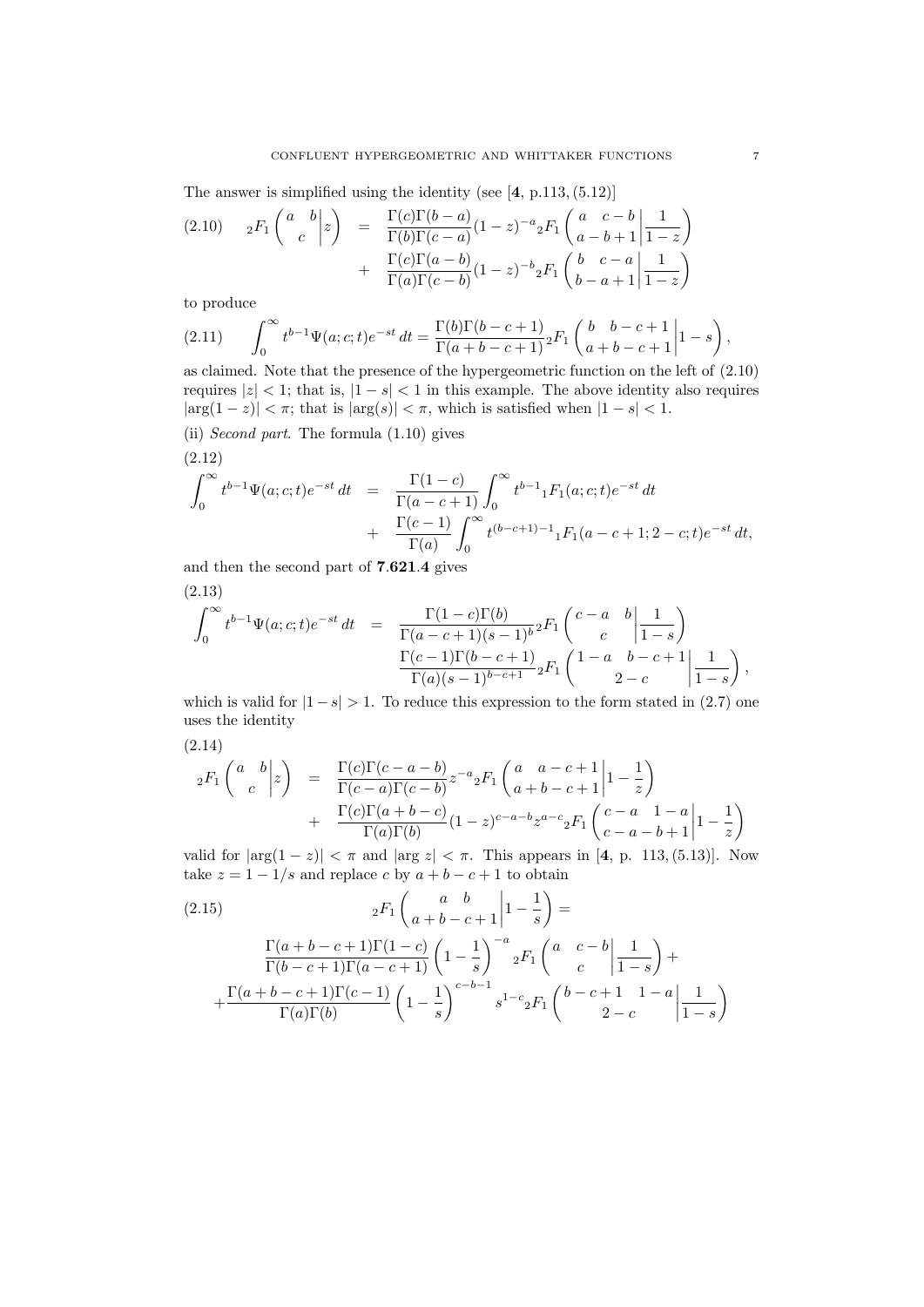for  $|s| > |s-1|$ ,  $|\arg(1/s)| < \pi$  and  $|\arg(1-1/s)| < \pi$ . Euler's relation

(2.16) 
$$
{}_2F_1\left(\begin{array}{c|c} a & b \\ c & c \end{array}\bigg|z\right) = (1-z)^{c-a-b}{}_2F_1\left(\begin{array}{c|c} c-a & c-b & z \end{array}\bigg|z\right)
$$

on the first hypergeometric function on the right of (2.15) produces

$$
(2.17) \t{}_{2}F_{1}\left(\begin{array}{cc} a & c-b \\ c \end{array}\middle| \frac{1}{1-s}\right) = \left(1 - \frac{1}{1-s}\right)^{b-a} {}_{2}F_{1}\left(\begin{array}{cc} c-a & b \\ c \end{array}\middle| \frac{1}{1-s}\right).
$$

Now use (2.15) and (2.17) to produce the desired result. It is easy to check that the conditions  $|s| > 1 - s| > 1$ , and the principle of analytic continuation coupled with the fact that the integral on the left-hand side converges for Re  $s > 0$  implies that the result is true for Re  $s > 1/2$ . Also, the conditions  $|\arg(1/s)| < \pi$  and  $|\arg(1-1/s)| < \pi$ are satisfied for these values of s.

Example 2.4. Entry 7.621.1 states that

$$
\int_0^\infty e^{-st} t^\alpha M_{\mu,\nu}(t) dt = \frac{\Gamma(\alpha+\nu+3/2)}{(s+\frac{1}{2})^{\alpha+\nu+\frac{3}{2}}} {}_2F_1\left(\frac{\alpha+\nu+\frac{3}{2}}{2\nu+1} \frac{\nu-\mu+\frac{1}{2}}{2s+1}\right).
$$

for Re  $(\alpha + \mu + \frac{3}{2}) > 0$  and Re  $(s) > \frac{1}{2}$ .

Proof. Note that from  $(1.6)$ 

(2.18) 
$$
M_{\mu,\nu}(t) = t^{\nu+1/2} e^{-t/2} {}_{1}F_{1}(\nu-\mu+\frac{1}{2};2\nu+1;t)
$$

and this gives

$$
(2.19)\ \int_0^\infty e^{-st} t^\alpha M_{\mu,\nu}(t) \, dt = \int_0^\infty e^{-(s+1/2)t} t^{(\alpha+\nu+3/2)-1} {}_1F_1(\nu-\mu+\tfrac{1}{2};2\nu+1;t) \, dt.
$$

Now use the first part of **7.621.4** with  $s \mapsto s + \frac{1}{2}$ ,  $b \mapsto \alpha + \nu + \frac{3}{2}$  and  $k = 1$ ,  $a \mapsto$  $\nu-\mu+\frac{1}{2}, c \mapsto 2\nu+1$ . This gives the required result. The asymptotics of  $_1F_1$  as  $t \to \infty$ , shows that the integrand behaves like  $e^{(1/2-s)t}$ . Therefore the condition Re  $(s) > \frac{1}{2}$  is imposed for convergence.

Example 2.5. Entry 7.621.2 states that

$$
\int_0^\infty e^{-st} t^{\mu-1/2} M_{\lambda,\mu}(qt) dt = q^{\mu+1/2} \Gamma(2\mu+1) \left(s - \frac{q}{2}\right)^{\lambda-\mu-1/2} \left(s + \frac{q}{2}\right)^{-\lambda-\mu-1/2},
$$

for Re  $(\mu) > -\frac{1}{2}$  and Re  $(s) > \frac{1}{2}|\text{Re}(q)|$ .

**Proof.** Assume first that  $q > 0$ . The change of variables  $w = qt$  gives

$$
(2.20) \quad \int_0^\infty e^{-(s+q/2)t} (qt)^{\mu+1/2} t^{\mu-1/2} {}_1F_1(\mu-\lambda+\frac{1}{2}; 2\mu+1; qt) dt =
$$

$$
\frac{1}{q^{\mu+1/2}} \int_0^\infty e^{-(s/q+1/2)w} w^{(2\mu+1)-1} {}_1F_1(\mu-\lambda+\frac{1}{2}; 2\mu+1; w) dw.
$$

The evaluation of this last integral uses Entry 7.621.5 with  $c \mapsto 2\mu + 1$ ,  $a \mapsto \mu - \lambda +$  $\frac{1}{2}$ ,  $s \mapsto \frac{s}{q} + \frac{1}{2}$ . This requires Re  $(c) > 1$ ; that is, Re  $(\mu) > -\frac{1}{2}$  and also Re  $(s) > 1$  that translates to Re  $(s) > q/2$ . This gives the stated result.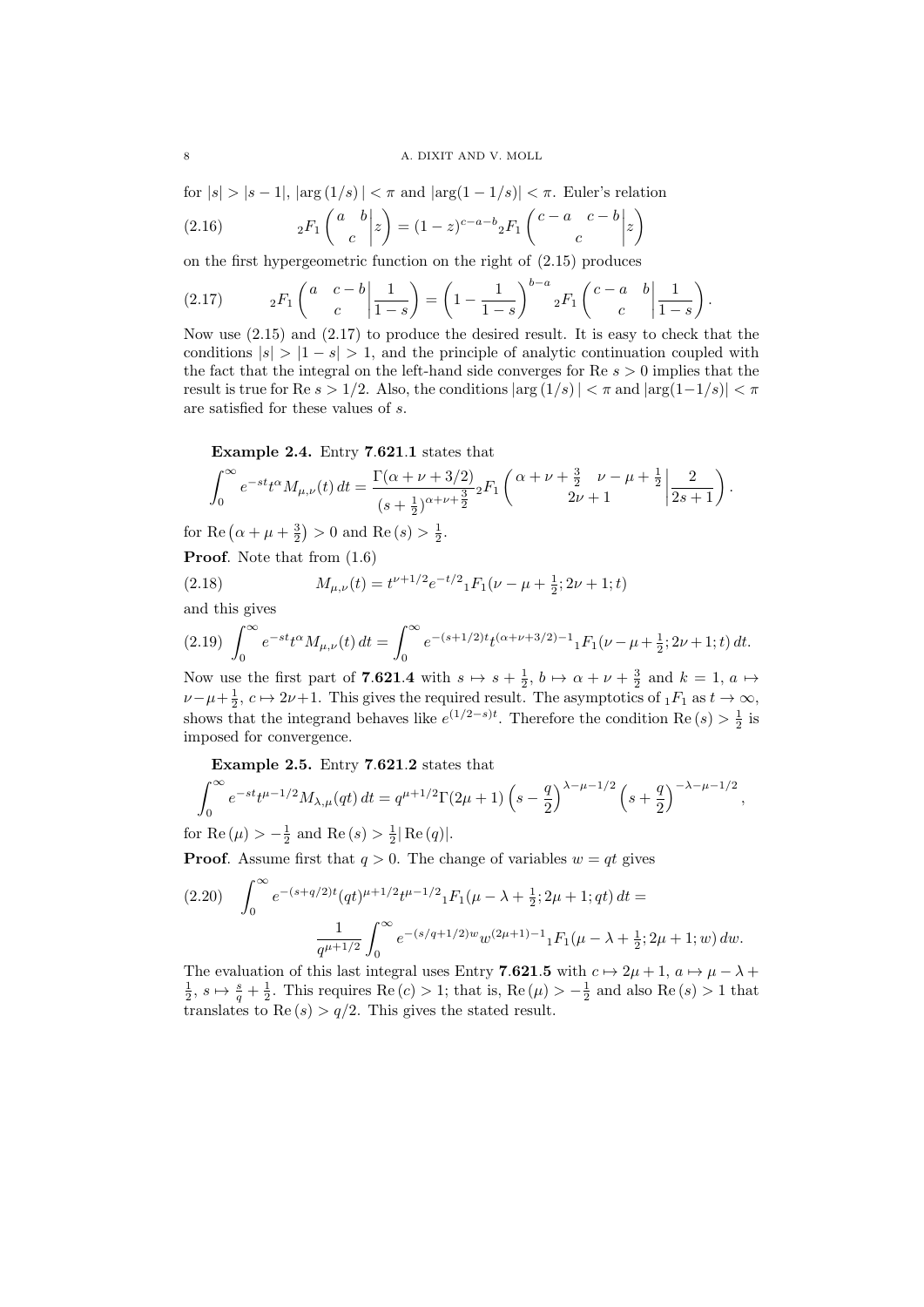This result is now extended to  $q \in \mathbb{C}$  by analytic continuation. The proof uses the asymptotic expansion (1.9) for  $z = qt$ , where  $-\frac{1}{2}\pi < \arg q < \frac{3}{2}\pi$ . Note that when  $\text{Re } q > 0$ , the first term in the asymptotic expansion is dominant and convergence of the resulting integral requires the restriction Re  $s > \text{Re}(q/2)$ . Since the right-hand side is also analytic in the region  $\text{Re } s > \frac{1}{2} \text{Re } q > 0$ , analytic continuation established the formula. Similar argument can be made for Re  $q \leq 0$ . In the case Re  $q < 0$ , the leading term in (1.9) is now the second one. The details are omitted.

**Example 2.6.** Entry 7.621.3 states that for Re  $(\alpha \pm \mu + \frac{3}{2}) > 0$ , Re  $(s) > -\frac{q}{2}$ and  $q > 0$ ,

(2.21)

$$
\int_0^\infty e^{-st} t^{\alpha} W_{\lambda,\mu}(qt) dt = \frac{\Gamma(\alpha + \mu + \frac{3}{2}) \Gamma(\alpha - \mu + \frac{3}{2}) q^{\mu + \frac{1}{2}}}{\Gamma(\alpha - \lambda + 2)} \left(s + \frac{q}{2}\right)^{-\alpha - \mu - \frac{3}{2}}
$$

$$
\times 2F_1 \left(\alpha + \mu + \frac{3}{2} \mu - \lambda + \frac{1}{2} \left|\frac{2s - q}{2s + q}\right.\right).
$$

Note that from  $(1.7)$  and  $(1.10)$ ,

(2.22) 
$$
W_{\lambda,\mu}(x) = x^{\mu+\frac{1}{2}}e^{-x/2}\Psi(\mu-\lambda+\frac{1}{2};2\mu+1;x).
$$

The function  $\Psi(a; c; t)$  is defined in (??).

The evaluation begins with the change of variables  $x = qt$  to produce

$$
\int_0^{\infty} e^{-st} t^{\alpha} W_{\lambda,\mu}(qt) dt = \frac{1}{q^{\alpha+1}} \int_0^{\infty} e^{-sx/q} x^{\alpha} W_{\lambda,\mu}(x) dx
$$
  
\n
$$
= \frac{1}{q^{\alpha+1}} \int_0^{\infty} e^{-\left(\frac{s}{q} + \frac{1}{2}\right)x} x^{(\alpha+\mu+\frac{3}{2})-1} \Psi(\mu-\lambda+\frac{1}{2}; 2\mu+1; x) dx
$$
  
\n
$$
= \frac{1}{q^{\alpha+1}} \frac{\Gamma(\alpha+\mu+\frac{3}{2})\Gamma(\alpha-\mu+\frac{3}{2})}{\Gamma(\alpha-\lambda+2)}
$$
  
\n
$$
\times {}_2F_1 \left( \frac{\alpha+\mu+\frac{3}{2}}{\alpha-\lambda+2} \frac{\alpha-\mu+\frac{3}{2}}{2} \left| \frac{1}{2} - \frac{s}{q} \right. \right),
$$

using the first part of 7.621.6 in Example 2.3. The application of formula 7.621.6 requires the conditions

(2.23) Re 
$$
(\alpha + \mu + \frac{3}{2}) > 0
$$
, Re  $(\alpha - \mu + \frac{3}{2}) > 0$  and  $\left| \frac{1}{2} - \frac{s}{q} \right| < 1$ .

The last condition is more restrictive than the conditions given for the present entry. This can be relaxed to Re  $\left(\frac{s}{q}\right) > -\frac{1}{2}$ ; that is, Re  $(s) > -\frac{q}{2}$  using (1.11). This shows that the integrand behaves like  $e^{-(s/q+1/2)x}$  at infinity. Convergence requires the stated restriction  $\text{Re}(s/q + 1/2) > 0$ . The final form of the answer can now be produced by using Pfaff's transformation.

The special case  $\alpha = \nu - 1$ ,  $s = \frac{1}{2}$  and  $q = 1$  produces

(2.24) 
$$
\int_0^\infty e^{-x/2} x^{\nu-1} W_{\kappa,\mu}(x) dx = \frac{\Gamma(\nu + \frac{1}{2} - \mu) \Gamma(\nu + \frac{1}{2} + \mu)}{\Gamma(\nu - \kappa + 1)}.
$$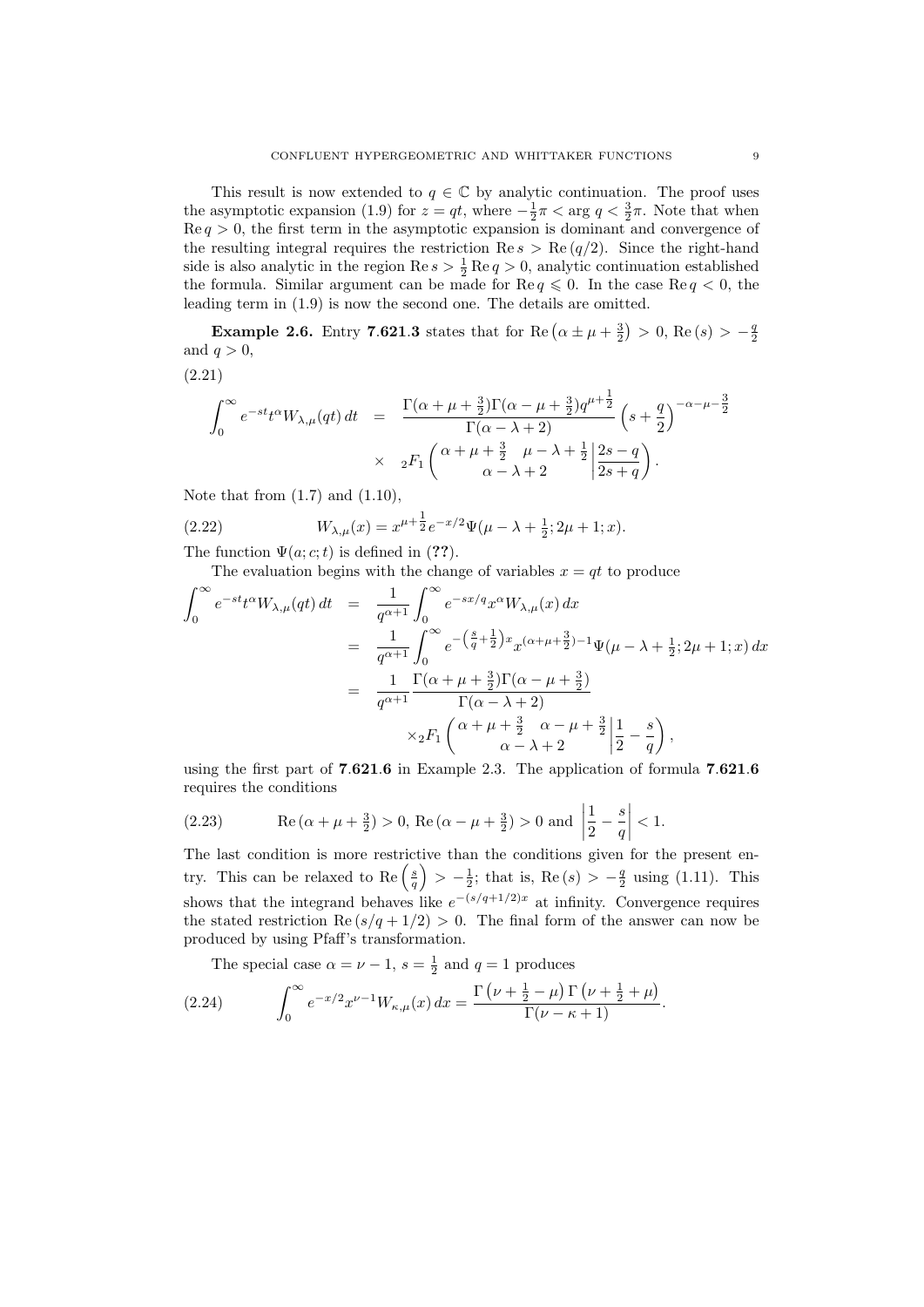This is Entry 7.621.11. Observe that, given the specialized parameters, the hypergeometric term in 7.621.3 reduces to 1.

Example 2.7. Entry 7.621.7 is evaluated next. This evaluation will show that the answer stated in [2] contains a typo. The entry, as stated in the table, is

(2.25) 
$$
\int_0^\infty e^{-\frac{b}{2}x} x^{\nu-1} M_{\kappa,\mu}(bx) dx = \frac{\Gamma(1+2\mu)\Gamma(\kappa-\nu)\Gamma(\frac{1}{2}+\mu+\nu)}{\Gamma(\frac{1}{2}+\mu+\kappa)\Gamma(\frac{1}{2}+\mu-\nu)} b^{\nu},
$$

for Re  $(\nu + \mu + \frac{1}{2}) > 0$  and Re  $(\kappa - \nu) > 0$ .

**Proof.** Assume first that  $b > 0$ . Then

$$
\int_0^\infty e^{-\frac{b}{2}x} x^{\nu-1} M_{\kappa,\mu}(bx) dx = \frac{1}{b^{\nu}} \int_0^\infty e^{-t/2} t^{\nu-1} M_{\kappa,\mu}(t) dt
$$
  
\n
$$
= \frac{1}{b^{\nu}} \int_0^\infty e^{-t/2} t^{\nu-1} t^{\mu+\frac{1}{2}} e^{-t/2} {}_1F_1(\mu-\kappa+\frac{1}{2};2\mu+1;t) dt
$$
  
\n
$$
= \frac{1}{b^{\mu}} \int_0^\infty e^{-t} t^{(\mu+\nu+\frac{1}{2})-1} {}_1F_1(\mu-\kappa+\frac{1}{2};2\mu+1;t) dt.
$$

The convergence at  $t = 0$  requires  $\text{Re}(\mu + \nu + \frac{1}{2}) > 0$  and near infinity observe that (2.26)

$$
{}_1F_1(\mu-\kappa+\frac{1}{2};2\mu+1;t) \sim \frac{\Gamma(2\mu+1)}{\Gamma(\mu-\kappa+\frac{1}{2})}e^{t}t^{-\kappa-\mu-\frac{1}{2}}\sum_{n=0}^{\infty}\frac{(\mu+\kappa+\frac{1}{2})_n(-\mu+\kappa+\frac{1}{2})_n}{n!}t^{-n}.
$$

Since the exponential factors cancel, the leading order term at infinity is  $t^{\nu-\kappa-1}$ , therefore convergence requires  $\text{Re}(\kappa - \nu) > 0$ .

The evaluation of the integral is obtained using the first part of entry 7.621.4 in Example 2.1. This gives

$$
(2.27) \frac{1}{b^{\mu}} \int_0^{\infty} e^{-t} t^{(\mu+\nu+\frac{1}{2})-1} {}_1F_1(\mu-\kappa+\frac{1}{2};2\mu+1;t) dt =
$$

$$
\frac{\Gamma(\mu+\nu+\frac{1}{2})}{b^{\nu}} {}_2F_1\left(\mu-\kappa+\frac{1}{2}\begin{array}{c}\mu+\nu+\frac{1}{2}\\2\mu+1\end{array}\Big|1\right).
$$

The value of the hypergeometric function is obtained using Gauss formula

(2.28) 
$$
{}_2F_1\left(\begin{array}{c} a & b \\ c \end{array}\bigg|1\right) = \frac{\Gamma(c)\Gamma(c-a-b)}{\Gamma(c-a)\Gamma(c-b)}
$$

valid for  $\text{Re}(c - a - b) > 0$ . In the case considered here, this condition becomes Re  $(\kappa - \nu) > 0$  which is satisfied. To complete the evaluation, the restriction  $b > 0$  is now removed by analytic continuation.

The correct value of the entry is

(2.29) 
$$
\int_0^\infty e^{-\frac{b}{2}x} x^{\nu-1} M_{\kappa,\mu}(bx) dx = \frac{\Gamma(1+2\mu)\Gamma(\kappa-\nu)\Gamma(\frac{1}{2}+\mu+\nu)}{\Gamma(\frac{1}{2}+\mu+\kappa)\Gamma(\frac{1}{2}+\mu-\nu)} b^{-\nu},
$$

*i.e.*, the exponent of the parameter  $b$  has an error in  $(2.25)$ .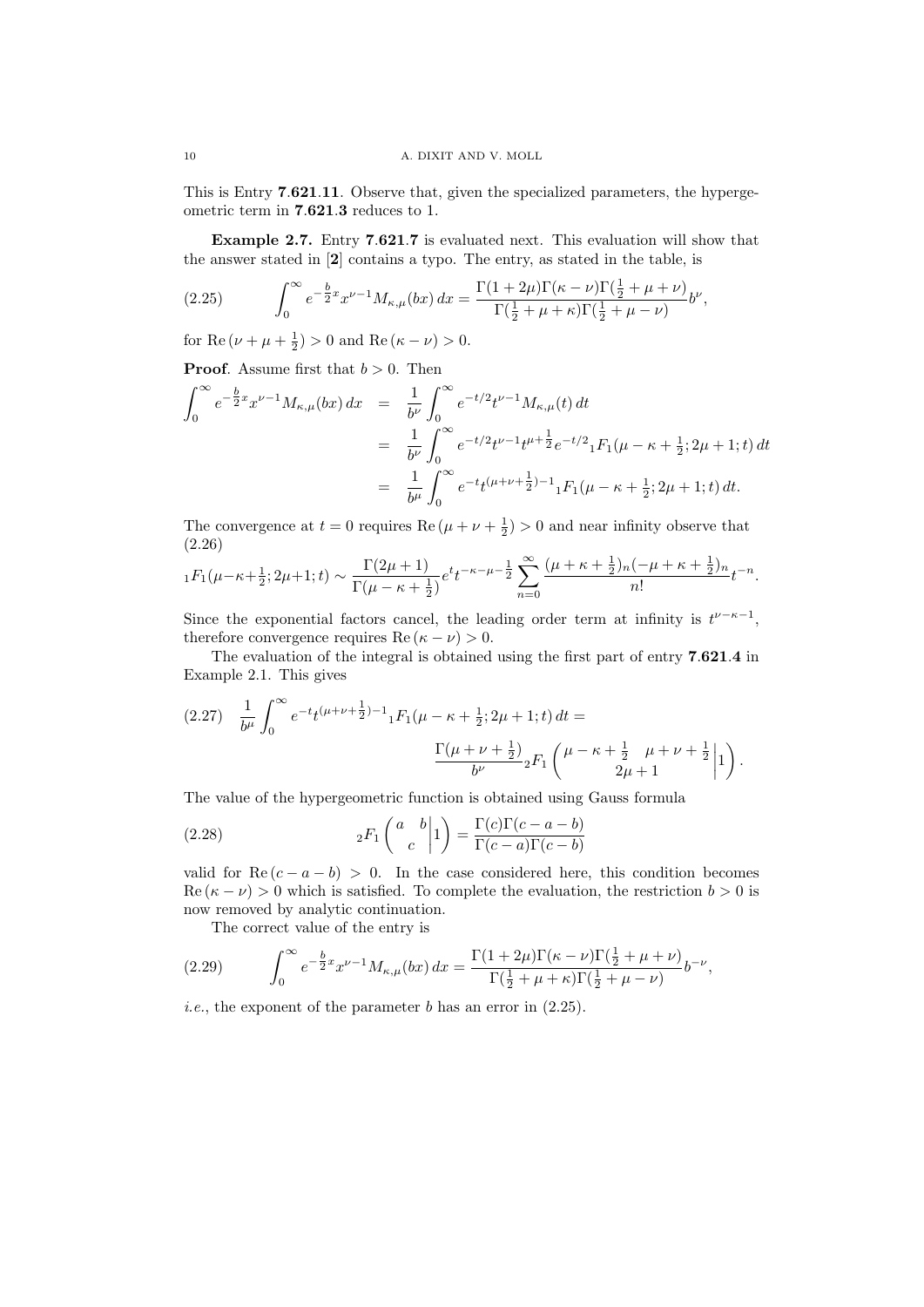**Example 2.8.** Entry 7.621.8 states that, for  $\text{Re}(\mu + \frac{1}{2}) > 0$  and  $\text{Re}(s) > \frac{1}{2}$ ,

$$
(2.30) \qquad \int_0^\infty e^{-sx} M_{\kappa,\mu}(x) \, \frac{dx}{x} = \frac{2\Gamma(1+2\mu)}{\Gamma(\frac{1}{2}+\mu+\kappa)} e^{-\pi i\kappa} \left(\frac{s-\frac{1}{2}}{s+\frac{1}{2}}\right)^{\kappa/2} Q_{\mu-\frac{1}{2}}^\kappa(2s).
$$

**Proof.** Start by using the definition of  $M_{\kappa,\mu}(x)$  to obtain

$$
(2.31) \qquad \int_0^\infty e^{-sx} M_{\kappa,\mu}(x) \, \frac{dx}{x} = \int_0^\infty e^{-(s+\frac{1}{2})x} x^{\mu-\frac{1}{2}} {}_1F_1(\mu-\kappa+\frac{1}{2};2\mu+1;x) \, dx.
$$

The behavior of the integrand at 0 requires Re  $(\mu + \frac{1}{2}) > 0$  and at infinity Re  $(s) > \frac{1}{2}$ .

To produce the evaluation of this entry, assume first  $|s-\frac{1}{2}|>1$ , in order to use the second part of **7.621.4** in Example 2.1, with  $s \mapsto s + \frac{1}{2}$ ,  $b \mapsto \mu + \frac{1}{2}$ ,  $k = 1$ ,  $a \mapsto \mu - \kappa + \frac{1}{2}$ and  $c = 2\mu + 1$ . This produces (2.32)

$$
\int_0^\infty e^{-sx} M_{\kappa,\mu}(x) \frac{dx}{x} = \Gamma(\mu + \frac{1}{2})(s - \frac{1}{2})^{-\mu - \frac{1}{2}} {}_2F_1\left(\frac{\mu + \kappa + \frac{1}{2}}{2\mu + 1} + \frac{1}{2}\left|\frac{2}{1 - 2s}\right.\right).
$$

Now use the transformation  $[1, p. 127,$  equation  $(3.1.7)]$ 

(2.33) 
$$
{}_2F_1\left(\frac{a}{2a}b\middle|x\right) = \left(1-\frac{x}{2}\right)^{-b}{}_2F_1\left(\frac{\frac{b}{2}}{a}+\frac{\frac{b+1}{2}}{\frac{b}{2}}\middle|\left(\frac{x}{2-x}\right)^2\right)
$$

with  $a \mapsto \mu + \frac{1}{2}$ ,  $b \mapsto \mu + \kappa + \frac{1}{2}$  and  $x = 2/(1 - 2s)$  to obtain

$$
(2.34) \quad \int_0^\infty e^{-sx} M_{\kappa,\mu}(x) \frac{dx}{x}
$$
  
=  $\Gamma(\mu + \frac{1}{2})(s - \frac{1}{2})^{\kappa} s^{-\mu - \kappa - \frac{1}{2}} {}_2F_1 \left( \frac{\frac{1}{2}(\mu + \kappa + \frac{1}{2})}{\mu + 1} - \frac{\frac{1}{2}(\mu + \kappa + \frac{3}{2})}{\mu + 1} \middle| \frac{1}{4s^2} \right).$ 

The duplication formula for the gamma function

(2.35) 
$$
\Gamma(2u) = \frac{2^{2u-1}}{\sqrt{\pi}} \Gamma(u) \Gamma(u + \frac{1}{2})
$$

(entry  $8.335.1$  in [2]) to obtain

$$
(2.36) \quad \int_0^\infty e^{-sx} M_{\kappa,\mu}(x) \frac{dx}{x}
$$
  

$$
= \frac{2\Gamma(2\mu+1)e^{-i\pi\kappa}}{\Gamma(\mu+\kappa+\frac{1}{2})} \left(\frac{s-\frac{1}{2}}{s+\frac{1}{2}}\right)^{\kappa/2}
$$
  

$$
\left\{\frac{\sqrt{\pi}e^{i\pi\kappa}\Gamma(\mu+\kappa+\frac{1}{2})}{2^{\mu+\frac{1}{2}}\Gamma(\mu+1)}(4s^2-1)^{\kappa/2}(2s)^{-(\mu-\frac{1}{2})-\kappa-1}{}_{2}F_1\left(\frac{\frac{1}{2}(\mu+\kappa+\frac{1}{2})}{\mu+1},\frac{\frac{1}{2}(\mu+\kappa+\frac{3}{2})}{\mu+1}\middle|\frac{1}{4s^2}\right)\right\}
$$

The convergence of the hypergeometric term requires  $|s| > \frac{1}{2}$ . But, as it has been stated before, the convergence of the integral requires a more restrictive condition  $Re(s) > \frac{1}{2}.$ 

.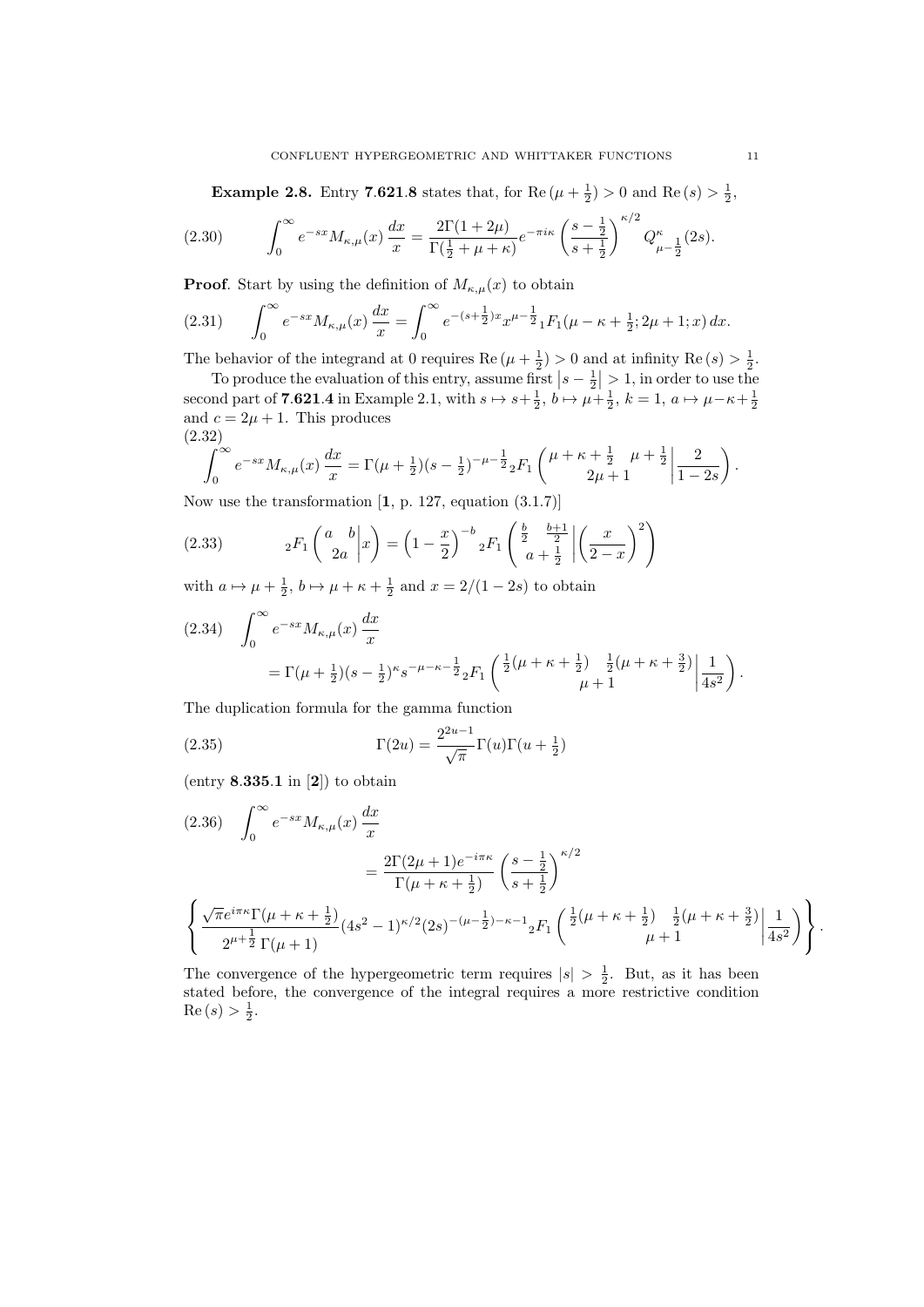The function  $Q_{\mu}^{\kappa}(s)$  is called the *associated Legendre function of the second kind* and is defined in entry 8.703 of [2, p. 959] as (2.37)

$$
Q^{\mu}_{\nu}(z) = \frac{e^{i\pi\mu}\Gamma(\nu+\mu+1)\Gamma(\frac{1}{2})}{2^{\nu+1}\Gamma(\nu+\frac{3}{2})}(z^2-1)^{\mu/2}z^{-\nu-\mu-1}{}_{2}F_{1}\left(\frac{\frac{1}{2}(\mu+\nu+2)-\frac{1}{2}(\mu+\nu+1)}{\nu+\frac{3}{2}}\bigg|\frac{1}{z^2}\right).
$$

Example 2.9. Entry 7.621.9 states that

(2.38) 
$$
\int_0^\infty e^{-sx} W_{\kappa,\mu}(x) \frac{dx}{x} = \frac{\pi}{\cos\left(\frac{\pi\mu}{2}\right)} \left(\frac{s-\frac{1}{2}}{s+\frac{1}{2}}\right)^{\kappa/2} P_{\mu-\frac{1}{2}}^{\kappa}(2s)
$$

for Re  $(\frac{1}{2} \pm \mu) > 0$ , Re  $(s) > -\frac{1}{2}$ . The function  $P_{\nu}^{\mu}(z)$  is defined in Entry 8.702 of [2] by

(2.39) 
$$
P_{\nu}^{\mu}(z) = \frac{1}{\Gamma(1-\mu)} \left(\frac{z+1}{z-1}\right)^{\mu/2} {}_{2}F_{1}\left(\begin{array}{cc} -\nu & \nu+1 \ 1-\mu \end{array}\bigg|\frac{1-z}{2}\right).
$$

Proof. Start with the expression

(2.40) 
$$
W_{\kappa,\mu}(x) = e^{-x/2} x^{\mu+\frac{1}{2}} \Psi(\mu-\kappa+\frac{1}{2};2\mu+1;x)
$$

to obtain

$$
(2.41) \qquad \int_0^\infty e^{-sx} W_{\kappa,\mu}(x) \frac{dx}{x} = \int_0^\infty e^{-(s+\frac{1}{2})x} x^{(\mu+\frac{1}{2})-1} \Psi(\mu-\kappa+\frac{1}{2};2\mu+1;x) \, dx.
$$

The convergence of the integral at the origin requires  $\text{Re}(\mu) > -\frac{1}{2}$  and convergence at infinity requires  $\text{Re}(s) > -\frac{1}{2}$ .

The first formula in Entry 7.621.6 shows that

$$
(2.42) \quad \int_0^\infty e^{-(s+\frac{1}{2})x} x^{(\mu+\frac{1}{2})-1} \Psi(\mu-\kappa+\frac{1}{2};2\mu+1;x) \, dx =
$$

$$
\frac{\Gamma(\frac{1}{2}+\mu)\Gamma(\frac{1}{2}-\mu)}{\Gamma(1-\kappa)} {}_2F_1\left(\frac{\frac{1}{2}+\mu-\frac{1}{2}-\mu}{1-\kappa}\bigg|\frac{1}{2}-s\right).
$$

The conditions on **7.621.6** require the restriction  $\text{Re}(\mu) < \frac{1}{2}$ .

The expression (2.42) can be written in the form (2.38) by using the elementary identity

(2.43) 
$$
\Gamma\left(\frac{1}{2}+\mu\right)\Gamma\left(\frac{1}{2}-\mu\right)=\frac{\pi}{\cos\pi\mu}, \quad \mu-\frac{1}{2}\notin\mathbb{Z},
$$

that appears as Entry  $8.334.2$  in  $[2]$ .

Example 2.10. Entry 7.621.10 is

$$
(2.44) \qquad \int_0^\infty x^{\kappa+2\mu-1} e^{-3x/2} W_{\kappa,\mu}(x) \, dx = \frac{\Gamma(\kappa+\mu+\frac{1}{2}) \Gamma\left[\frac{1}{4}(2\kappa+6\mu+5)\right]}{(\kappa+3\mu+\frac{1}{2}) \Gamma\left[\frac{1}{4}(2\mu-2\kappa+3)\right]}
$$

under the conditions  $\text{Re}(k + \mu) > -\frac{1}{2}$ ,  $\text{Re}(k + 3\mu) > -\frac{1}{2}$ .